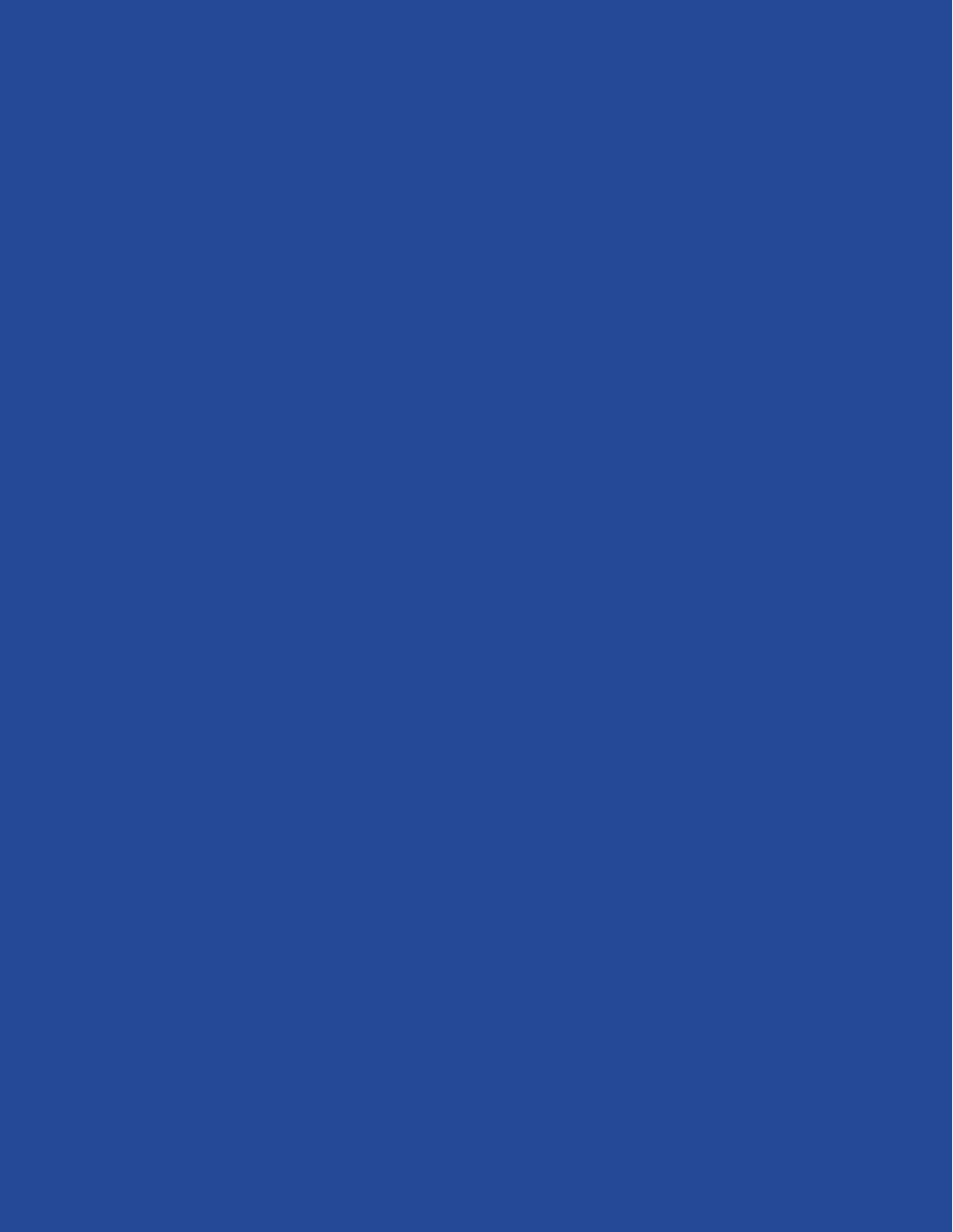# **Registration Guide for Becoming a Teacher of a Native Language**

To teach in Ontario's publicly funded elementary and secondary schools, you must be a member in good standing of the Ontario College of Teachers. The College is the self-regulatory body for Ontario's teaching profession.It is our responsibility to ensure that everyone who is licensed to teach in this province is qualified.

If you are fluent in Anishinaabek, Mushkegowuk, Onkwehonwe or Lenape and wish to teach in Ontario schools, you need to complete a teacher education program designed specifically to prepare teachers of a native language. The education program for becoming a teacher of a native language is designed to be completed in multiple sessions.

Under the provisions of the Ontario College of Teachers Act and its regulations, applicants with certification in another Canadian province or territory will be assessed as labour mobility applicants.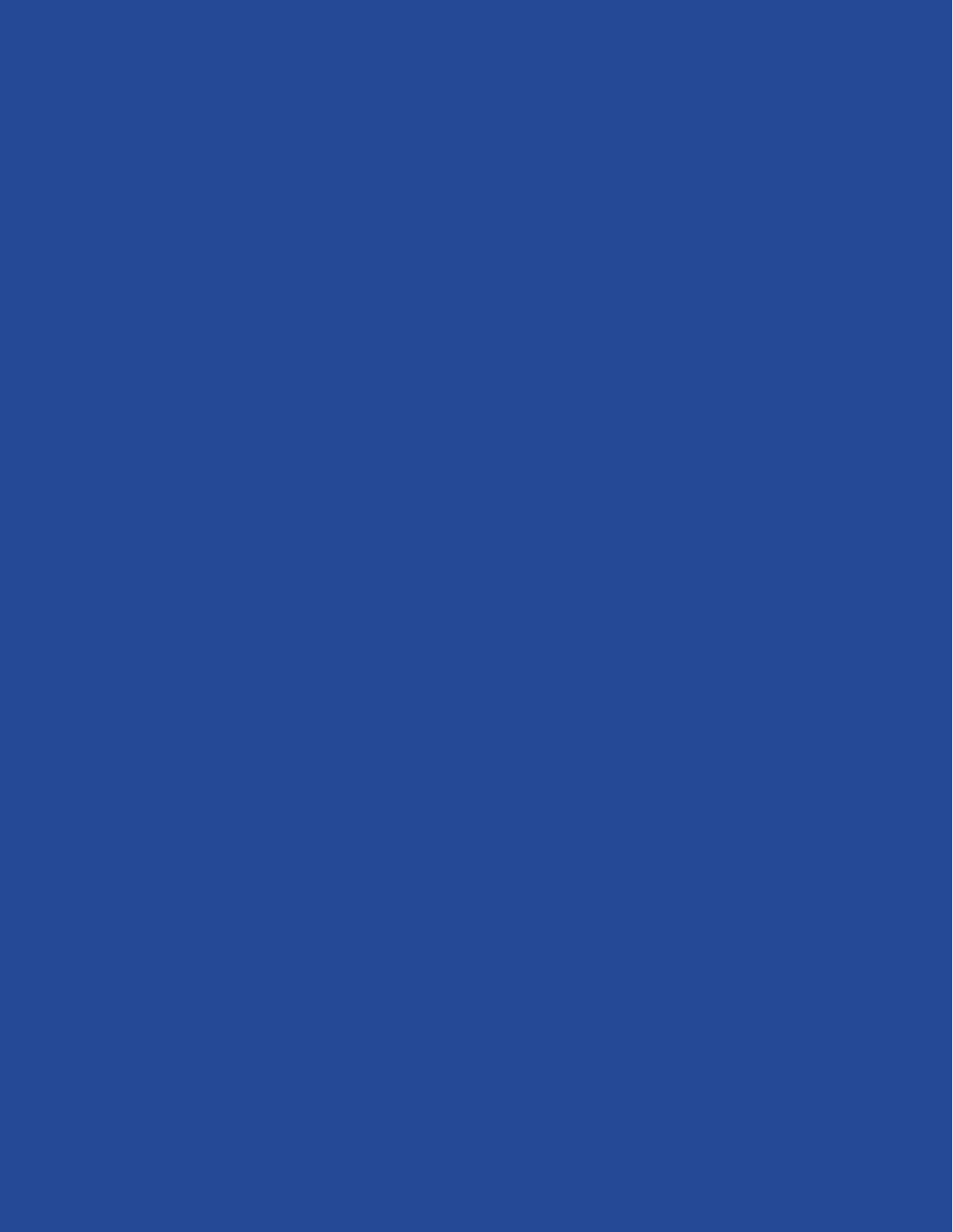# Summary of Documents

# **You must submit**

- Copy of proof of identity
- Original Canadian criminal record check report

# **If applicable, you must also submit**

- Copy of proof of change of name
- Withholding a name from the public register
- Explanation for positive criminal record check
- Copy of teaching certificate

# **You must ask institutions to send**

Transcript of teacher education program

# **If applicable, you must also ask institutions to send**

- Transcript of postsecondary studies
- Letter to verify transcript of postsecondary degree
- Statement of Professional Standing

# **For your reference**

- Requirements
- Translation of any document not in English or French
- Applying to the College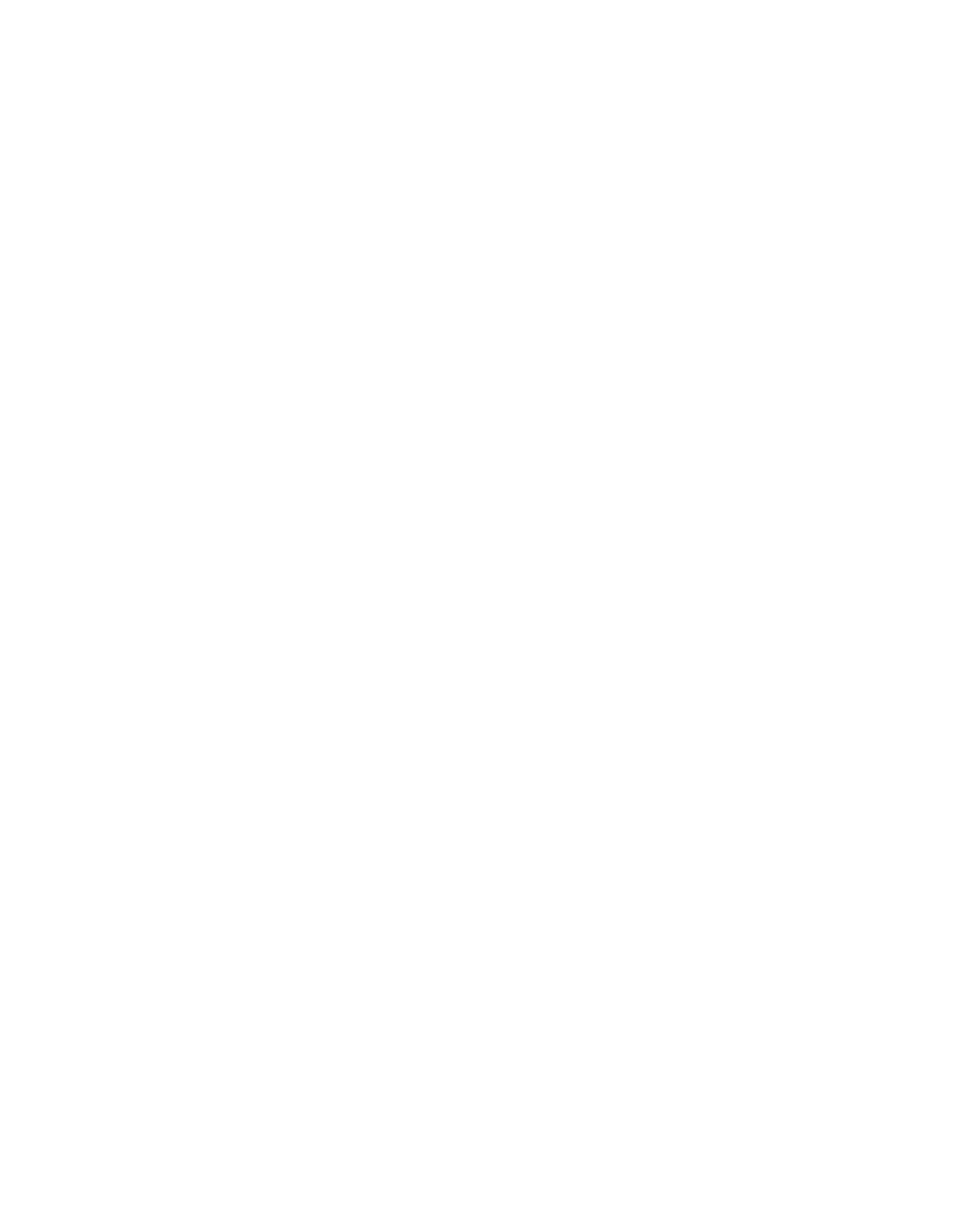# **Requirements**

**This section outlines requirements for certification as a teacher of a Native language. Information on the proof needed to satisfy these requirements follows on pages 8 to 13.**

## **Certification Requirements**

To teach a native language you must satisfy the College's language proficiency, sexual abuse prevention program, professional, and professional suitability requirements outlined below.

#### Language Proficiency

You must be fluent in a language in one of these groups: Anishinaabek, Mushkegowuk, Onkwehonwe or Lenape.

You meet the College's requirement if:

- you completed your native languages teacher education program in Ontario or another Canadian jurisdiction and,
- the program is acceptable to the College.

If you completed your native language teacher education program outside Canada, you will need to provide proof of fluency in a language in one of the groups above.

#### Professional requirement — Teacher education program

You need to complete a teacher education program designed specifically to prepare teachers to teach a native language (Anishinaabek, Mushkegowuk, Onkwehonwe, Lenape). It must be completed at an Ontario faculty of education and be accredited by the College, or it must be an equivalent program acceptable to the College.

An acceptable program of teacher education must be at least four semesters of post-secondary study. Please note that in the Canadian postsecondary system, an academic year is usually comprised of two semesters.

The four-semester teacher education program generally consists of the following:

10 per cent focused on education

foundations (i.e. the history, philosophy and psychology of education)

- 20 per cent focused on teaching methods
- 20 per cent in practice teaching  $-$  a minimum of 80 days of practice teaching supervised by the program provider
- 50 per cent in any other areas of education to support methodology coursework, such as classroom management, how to use research data and new technology, supporting students with special learning needs and those from diverse communities.

Your teacher education program must be academic, not employment-based and completed at the postsecondary level. It must also lead to certification or authorization to teach in the jurisdiction where you completed the program.

Please be advised that the College determines the duration of teacher education coursework based on one academic year of study (the equivalent of two semesters) in a program.

If your program did not have the minimum 80 days (400 hours) of practice teaching, the College will accept evidence of at least one year of teaching experience as a certified teacher.

If you completed a teacher education program outside Canada, and you did not complete at least 80 days of practice teaching as part of your teacher education program, but you have completed at least one year of teaching experience, arrange for an education authority, or a principal, to send a letter directly to the College. This teaching experience must have occurred as a certified teacher and after the completion of your teacher education program.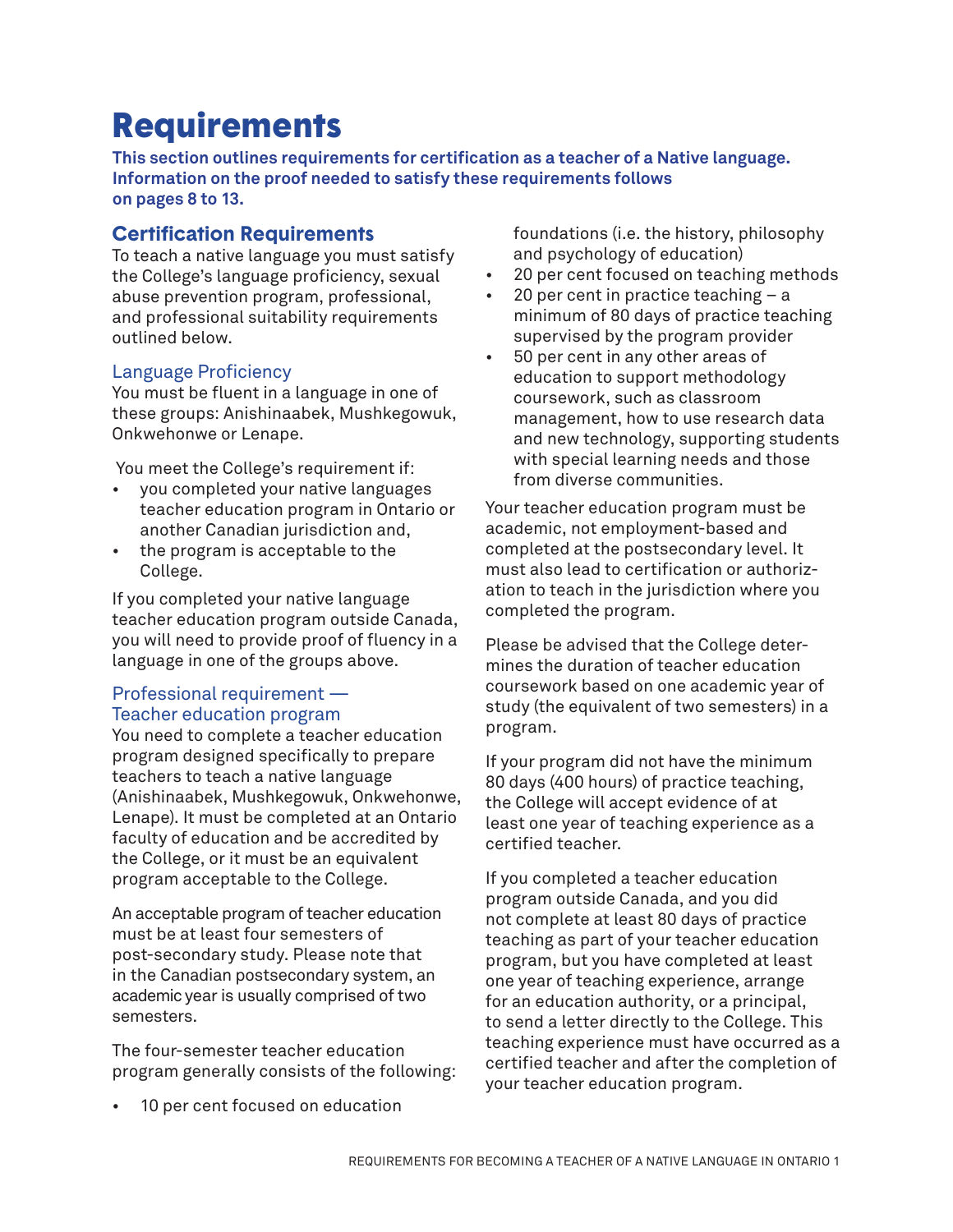This official letter needs to verify that you taught for at least one year in a public elementary or secondary school. It must also list the dates of your employment and the grade levels and subjects you taught.

If you are certified in another Canadian jurisdiction, your teacher education program will meet the College requirements.

The College accepts distance education programs provided that they included a faceto-face practicum.

If you are in a multi-session program in Ontario or another Canadian jurisdiction

At the end of the first session of your multisession teacher education program, you may apply to the College for a Transitional Certificate of Qualification and Registration, which allows you to teach for up to six years, with a possible one-year extension. To maintain good standing with the College during this time, you must pay your annual membership fee.

The first session of your program must have a practicum of a minimum of 10 days and 12 post-secondary credits or their equivalent. Of these, nine credits must be in education methods and three in education foundations, or six credits in methodology and six in foundations. This leads to a Transitional Certificate of Qualification and Registration.

Note: the minimum practicum requirement applies to teacher education programs that began on or after September 1, 2015.

If you were enrolled in a College-accredited, multi-session program prior to May 2010 and have not yet completed your program, you may be eligible for a Transitional Certificate of Qualification and Registration.

When you have completed the rest of the program, and the College receives confirmation to this effect from your faculty of education, you are eligible for a Certificate of Qualification and Registration, which is your permanent licence to teach in Ontario.

If you do not complete your program within six years, your Transitional Certificate will expire unless you received a one year extension. If your certificate expires, you must complete a teacher education program before you can reapply to the College.

If you hold a teaching certificate from another Canadian province or territory, you will be assessed as a labour mobility applicant under the *Ontario College of Teachers Act* and its regulations.

Please see page 5 if you were enrolled in a College accredited multi-session program prior to September 1, 2015.

## **Sexual Abuse Prevention Program**

As of January 1, 2022, new legislation made it mandatory for all teacher applicants and Ontario Certified Teachers to successfully complete the College's sexual abuse prevention program (SAPP).

The program complements existing College resources on professional conduct and is a proactive step toward strengthening the profession by better protecting the safety and well-being of students.

Here's how the SAPP requirement affects you:

#### Ontario applicants and internationally educated teachers

You must successfully complete the program to be considered eligible for certification.

Teacher applicants who successfully complete the program and become certified will see a notation indicating the program is "complete" on their public registry listing.

#### Canadian certified teachers

All Canadian certified teachers applying to the College under the Ontario Labour Mobility Act (OLMA) must successfully complete the sexual abuse prevention program within one year of your certification date.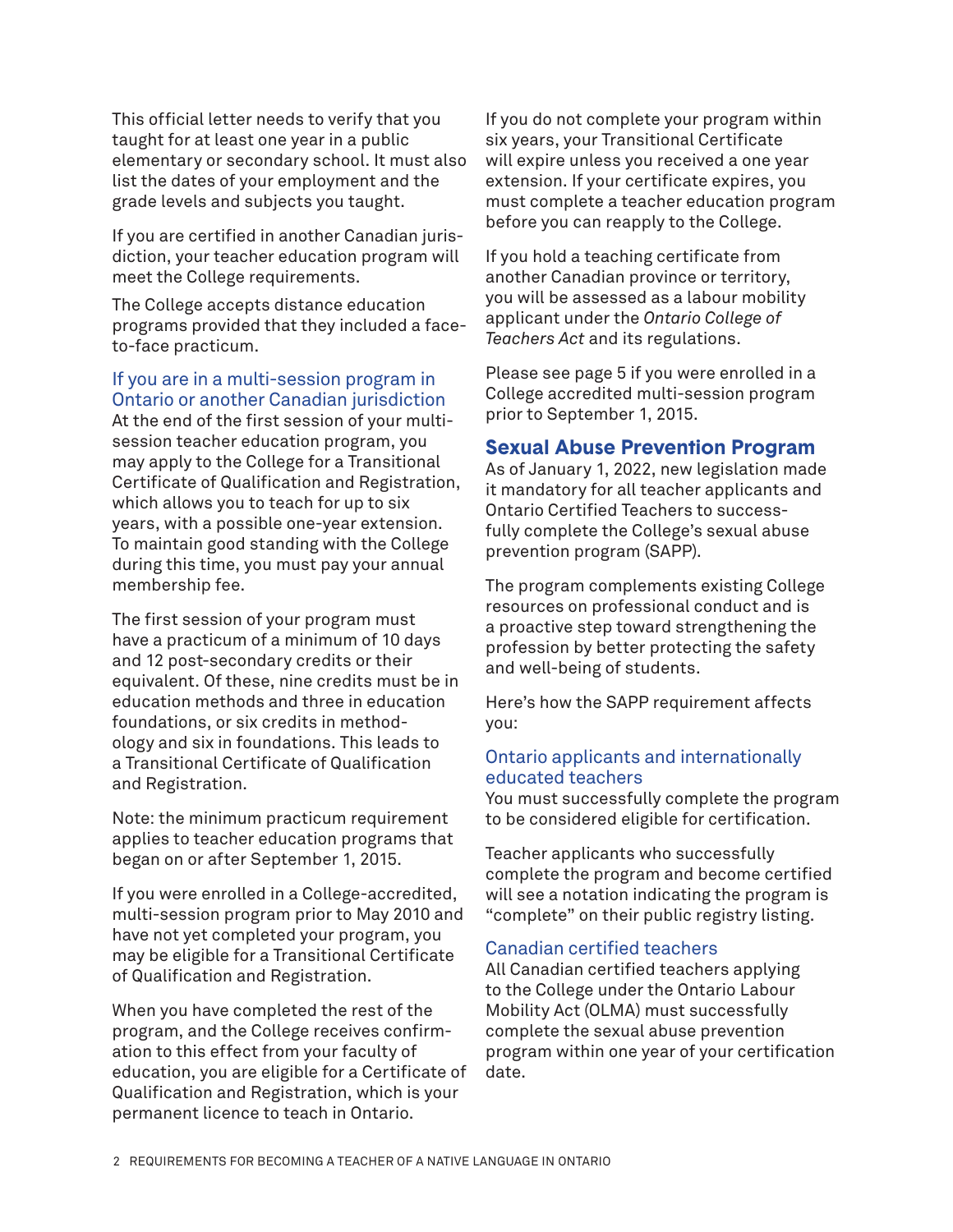A notation indicating whether the program is "complete" or "to be complete" will be applied to certificates and the public register as of January 1, 2022.

If you do not complete the sexual abuse prevention program by your applicable deadline, your notation will change from "to be complete" to "incomplete."

The program is offered online at no cost. Please visit oct.ca  $\rightarrow$  Becoming a Teacher  $\rightarrow$ [Requirements →](https://www.oct.ca/becoming-a-teacher/requirements/sexual-abuse-prevention-program/question-and-answers) Sexual Abuse Prevention Program to learn more.

#### **Professional Suitability**

You must demonstrate that you are of good character to be able to teach in Ontario. To assess your professional suitability, the College requires that you provide:

- a current Canadian criminal record check report
- complete responses to the Applicant Declaration questions in the online application about your suitability for registration.

The Applicant Declaration is part of the online application and provides the College with information necessary to assess your professional suitability. It includes questions about your certification/ authorization to teach in other jurisdictions, previous professional disciplinary proceedings or actions and criminal background.

Questions include, but are not limited to:

- Has your authorization and/or certification to teach ever been suspended or cancelled in another jurisdiction, including outside of Canada, other than for failure to pay fees?
- Have you ever been subject to an investigation or proceeding relating to working with children or students in capacities other than teaching?
- Have you ever been disciplined by an employing school district or independent authority or other educational organization?

The complete Applicant Declaration is contained in the online application. You must answer all questions and provide details and explanations where appropriate before the College can process your application.

If you completed a teacher education program in a jurisdiction outside Ontario, you must also provide a teaching certificate and statement of professional standing from that jurisdiction, even if you never taught there, to demonstrate professional suitability.

If you are or were authorized or certified to teach in a jurisdiction outside Ontario, you must provide a teaching certificate and statement of professional standing from each applicable jurisdiction.

#### Educated Outside Ontario?

Licensed to teach in another jurisdiction? Check oct.ca  $\rightarrow$  Becoming a Teacher  $\rightarrow$ [Internationally-Educated Teachers →](http://www.oct.ca/becoming-a-teacher/internationally-educated-teachers/country-info?sc_lang=en&)  [Country Specific Info](http://www.oct.ca/becoming-a-teacher/internationally-educated-teachers/country-info?sc_lang=en&)rmation.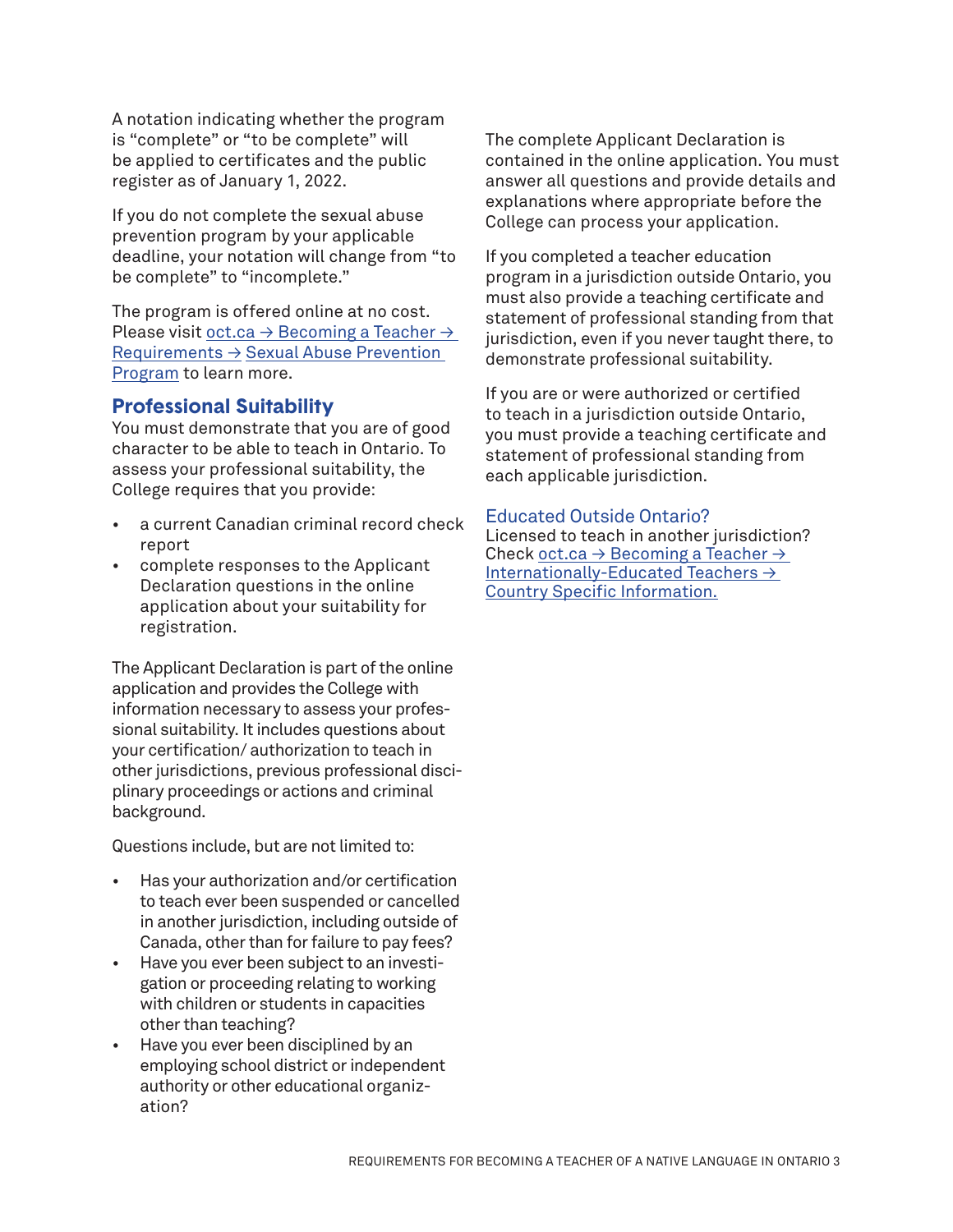# **Certification Outcomes**

The following chart provides examples of certification outcomes related to your professional teacher education program.

These apply providing that you meet the language proficiency, sexual abuse prevention program and professional suitability requirements for certification. Please note that, once certified, the balance of coursework required to satisfy the duration and composition of the four-semester teacher education program will be listed as conditions on your certificate.

You are allowed to teach in Ontario's publicly funded schools while holding a certificate with conditions that result from incomplete registration requirements.

| Teacher Education<br>Program Criteria      | Certification without conditions                                                                                                                                                                                                 | Certification with conditions<br>(valid for five years with the<br>possibility of a one-year extension)                                                                                                                                       |
|--------------------------------------------|----------------------------------------------------------------------------------------------------------------------------------------------------------------------------------------------------------------------------------|-----------------------------------------------------------------------------------------------------------------------------------------------------------------------------------------------------------------------------------------------|
| Your teacher<br>education program<br>must: | be academic, not<br>$\bullet$<br>employment-based<br>be completed at the postsec-<br>ondary level<br>lead to certification or authoriz-<br>$\bullet$<br>ation to teach in the jurisdiction<br>where you completed the<br>program | be academic, not<br>$\bullet$<br>employment-based<br>be completed at the postsec-<br>$\bullet$<br>ondary level<br>lead to certification or author-<br>$\bullet$<br>ization to teach in the jurisdiction<br>where you completed the<br>program |
| <b>Duration</b>                            | Four semesters                                                                                                                                                                                                                   | A minimum of two semesters                                                                                                                                                                                                                    |
| Practice teaching                          | 80 days (400 hours)                                                                                                                                                                                                              | 20 days (100 hours)                                                                                                                                                                                                                           |
| Methodology                                | Two teaching qualifications                                                                                                                                                                                                      | One teaching qualification                                                                                                                                                                                                                    |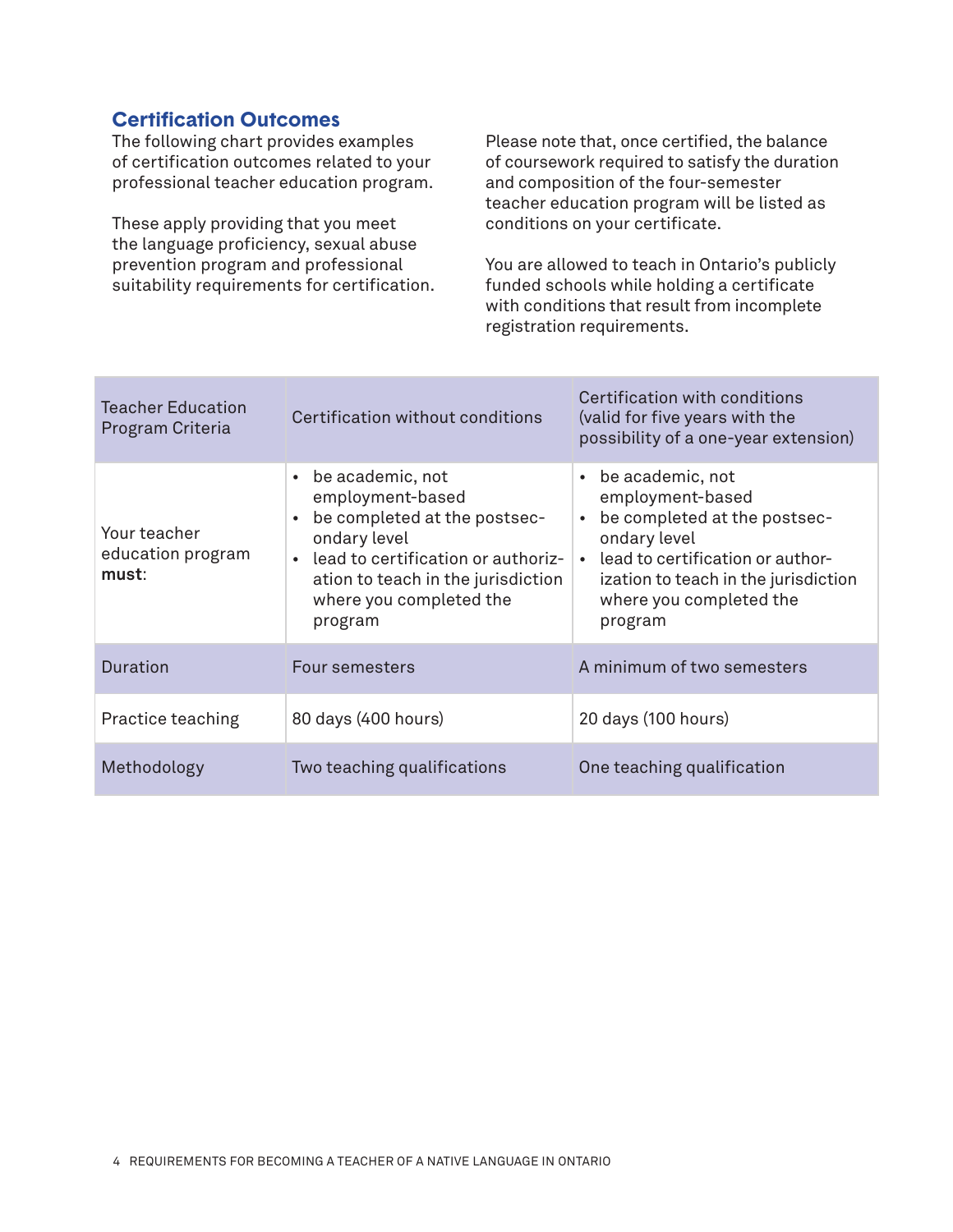# Enrolled in an Ontario teacher education program before September 1, 2015?

On September 1, 2015, Ontario's teacher education program changed. The foursemester program with an increased practicum of 80 days now includes an enhanced focus in areas such as special education, how to teach using technology, and diversity. As a result of these changes, additional teacher education program requirements for certification took effect as of September 1, 2015.

The following chart will provide more information about the requirements and how they apply specifically to you.

This information is only intended to provide you with the guidance in the application process. This chart does not provide a certification decision or a credential evaluation.

| Your academic or<br>educational qualifications                                                                                       | Requirements needed                                                                                                                                                                                                                                                                                                                                                                                                                                                                                                                                                    |
|--------------------------------------------------------------------------------------------------------------------------------------|------------------------------------------------------------------------------------------------------------------------------------------------------------------------------------------------------------------------------------------------------------------------------------------------------------------------------------------------------------------------------------------------------------------------------------------------------------------------------------------------------------------------------------------------------------------------|
| I began an Ontario teacher<br>education program before<br>September 1, 2015 and<br>completed the program after<br>September 1, 2015. | 1. Concurrent or multi-session programs.<br>You will not need to be assessed according to the enhanced<br>program requirements if you were enrolled in a concurrent or<br>multi-session program on August 31, 2015, you finished the<br>program after that date, and you meet all the pre-enhanced<br>program certification requirements before September 1, 2022.                                                                                                                                                                                                     |
|                                                                                                                                      | 2. Consecutive programs<br>You will not need to be assessed according to the enhanced<br>program requirements if you meet all the following criteria:<br>You were admitted in the program on or before<br>August 31, 2014<br>You did not complete the program but were still in<br>$\bullet$<br>it as of August 31, 2015<br>You completed at least half of the program<br>$\bullet$<br>requirements as of August 31, 2015.<br>In order to make use of this provision you must meet the<br>pre-enhanced program certification requirements<br>before September 1, 2022. |
|                                                                                                                                      | 3. All programs<br>If you are enrolled in a program that you were unable to<br>complete before September 1, 2015 due to exceptional circum-<br>stances*, you will not need to be assessed according to the<br>enhanced program certification requirements if you meet the<br>pre-enhanced program certification requirements prior to<br>September 1, 2022.                                                                                                                                                                                                            |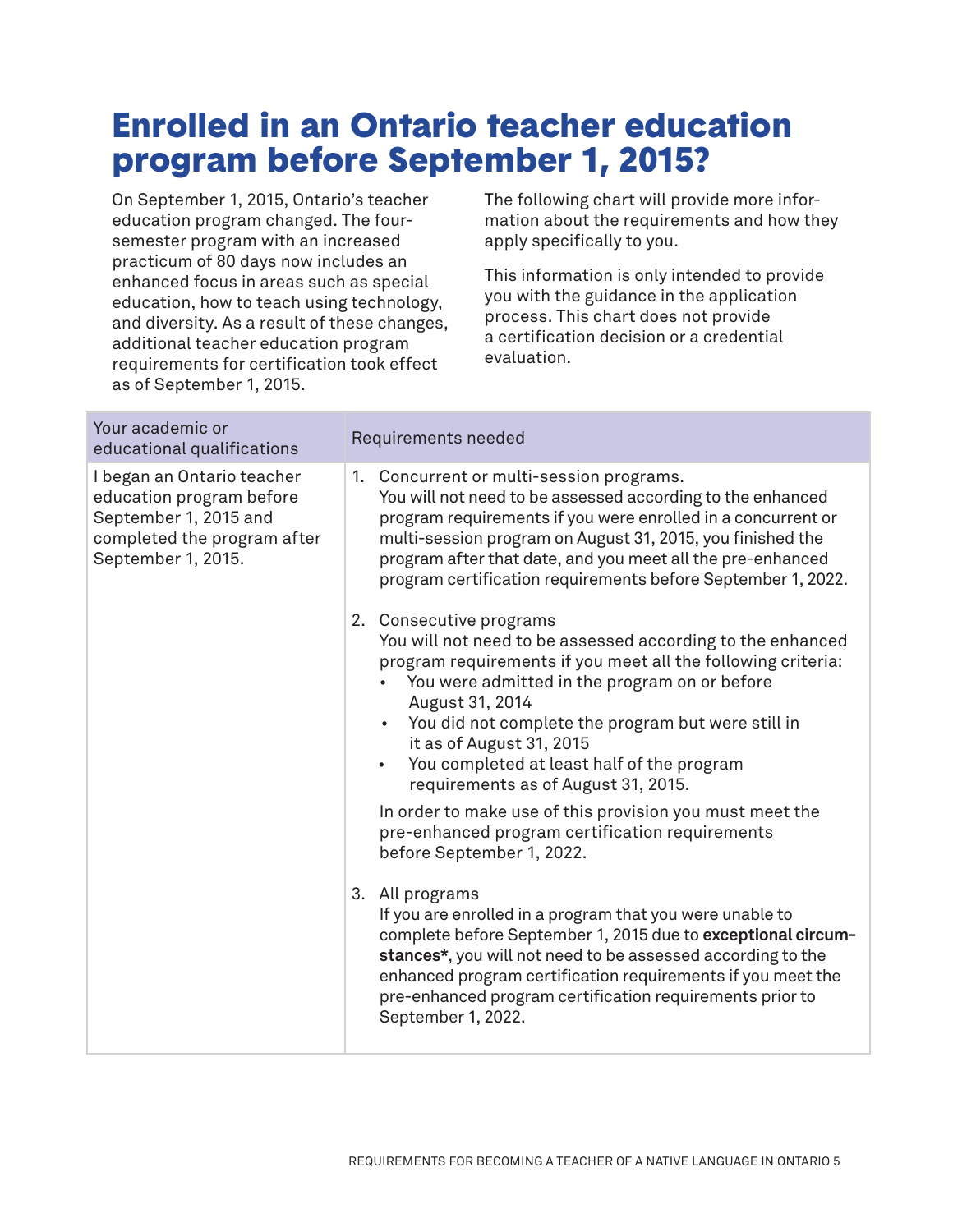| Your academic or<br>educational qualifications                                                                                                                                              | Requirements needed                                                                                                                                                                                                                                                 |
|---------------------------------------------------------------------------------------------------------------------------------------------------------------------------------------------|---------------------------------------------------------------------------------------------------------------------------------------------------------------------------------------------------------------------------------------------------------------------|
| I began a multi-session<br>program before May 31, 2011<br>and have completed the first<br>session and I am applying for<br>a transitional certificate of<br>qualification and registration. | You will be assessed according to the enhanced program<br>requirements.                                                                                                                                                                                             |
| I began a multi-session<br>program after May 31, 2011<br>and before September 1, 2015,<br>and have not yet completed<br>the first session.                                                  | You will not need to be assessed according to the enhanced<br>program requirements provided you complete the first session of<br>the program before September 1, 2022.<br>In order to make use of this provision you must be certified<br>before September 1, 2022. |

#### \*Exceptional circumstances

If you are or were enrolled in an Ontario teacher education program that you were unable to complete before September 1, 2015 due to exceptional circumstances, you will not need to meet the new enhanced program certification requirements if you meet pre-enhanced program certification requirements prior to September 1, 2022.

Examples of exceptional circumstances may involve the following:

- medical condition
- incomplete program requirements
- military service

If this applies to you, please contact Client Services for a form. You will need to provide a detailed explanation and supporting documentation for our review. We will advise you if more information is required.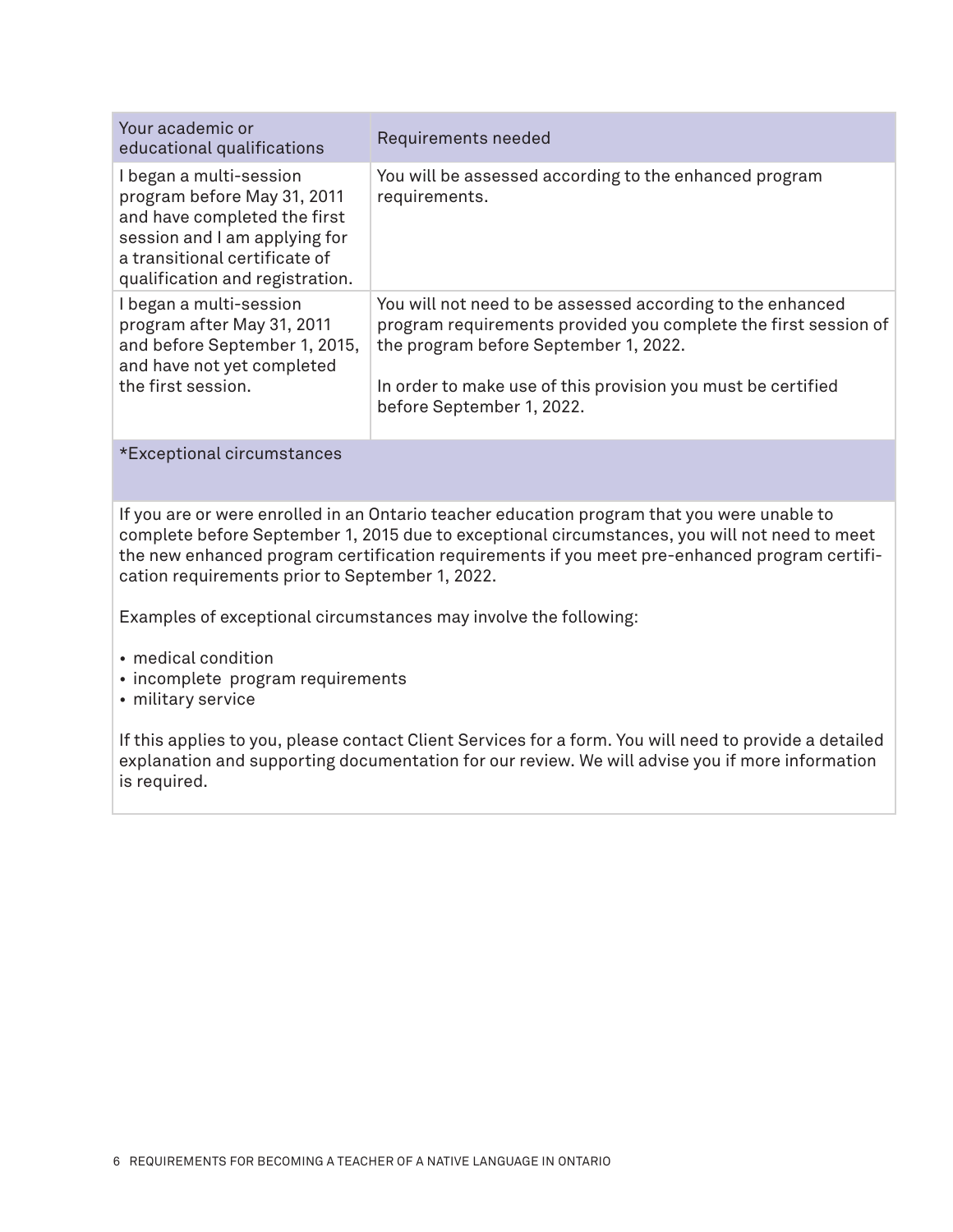# **Documents**

When you apply to the College for certification, you will need to provide supporting documents.

Some documents you must submit to the College yourself, such as proof of identity and an original criminal record check.

#### **Keep copies of what you submit as the College does not return documents.**

Other documents, like transcripts or verification letters, must come directly from the institution to the College. However, if you have had your transcripts or documents previously sent to World Education Services (WES) directly from the granting institution, you may request that they forward a copy of these to the College. Please contact WES for more information. Note: the College will not accept any translations provided by WES, nor any assessment of your credentials made by WES or any other organization.

Any document, whether a birth certificate or transcript, that is not in English or French must be translated according to the College requirements.

The College cannot waive requirements for any documents. The College may ask for more information about a document or for more documents.

## **Translation Requirements for Any Document Not in English or French**

You must arrange for a translator acceptable to the College to translate any document not in English or French.

For documents you submit yourself, such as a birth certificate, include the original translation with a copy of the certificate.

If the College receives an acceptable document from the granting institution that is not in English or French, we will send you a copy.

You must arrange for the translation.

When you send us the original translation, include the copy of the foreign-language document.

All translations must be accompanied by an original statement from the translator indicating:

- the translation is accurate and authentic
- the translator belongs to one of the acceptable categories (see "Acceptable translators")
- the identification number and/or seal, name, address and telephone number of translator
- printed name and original signature of the translator.

# **Acceptable Translators**

To obtain the name of an accredited translator, contact the Association of Translators and Interpreters of Ontario (ATIO) at 1-800-234-5030 or 613-241-2846 (email: [info@atio.on.ca;](mailto:info%40atio.on.ca?subject=) website: [atio.on.ca](www.atio.on.ca)).

Please confirm with ATIO that the translator is certified to to translate from the language of the document into English or French. Translations completed by ATIO candidates for certification are not acceptable.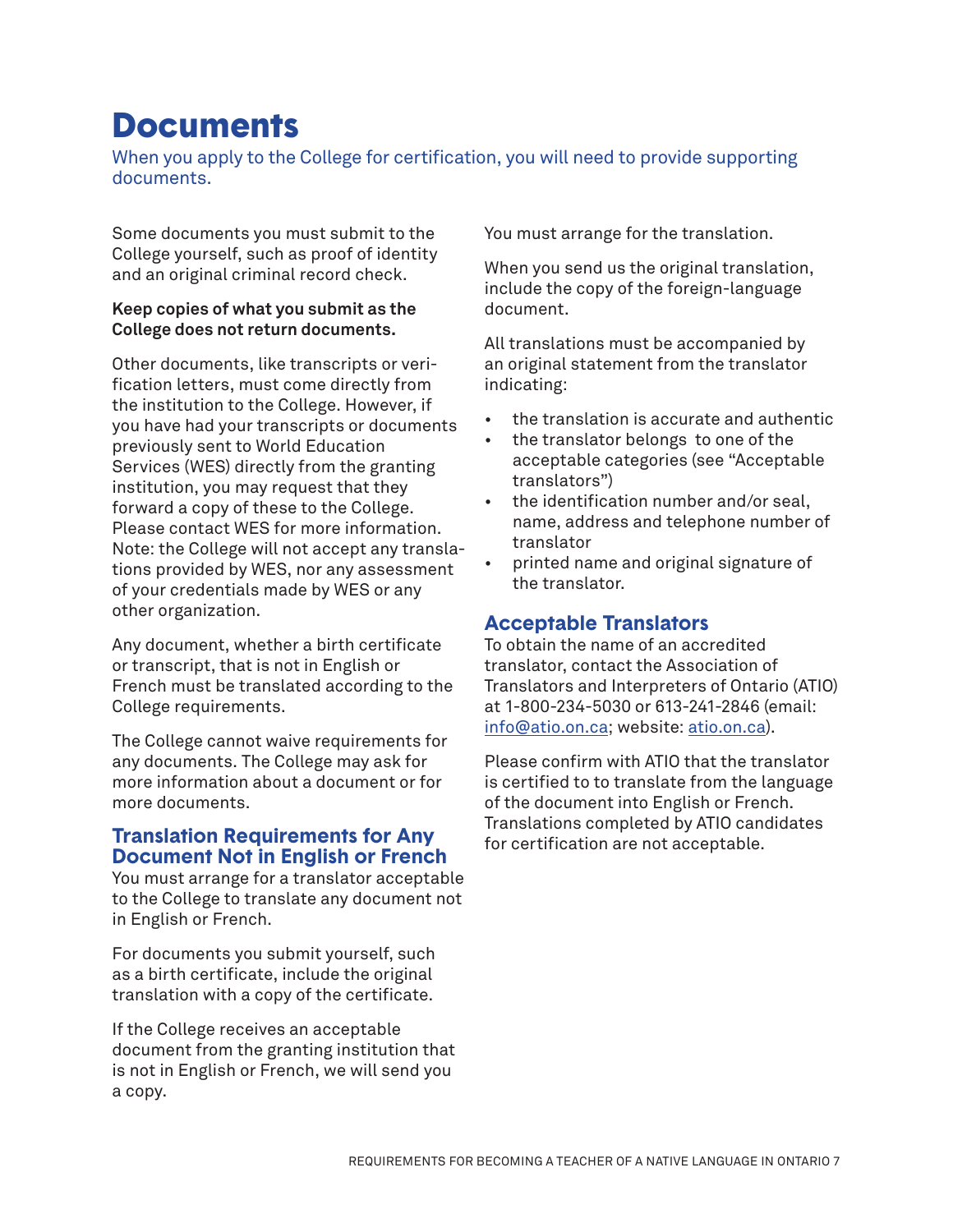We also accept translations from:

- the consulate, high commission or embassy to Canada of the country that issued the documents; this information is available at [https://travel.gc.ca/assistance/](https://travel.gc.ca/assistance/embassies-consulates?_ga=2.112474561.435779379.1522168108-478890399.1522168108) [embassies-consulates?](https://travel.gc.ca/assistance/embassies-consulates?_ga=2.112474561.435779379.1522168108-478890399.1522168108)
- a translator who has received accreditation through a federal, provincial or municipal government in Canada
- COSTI translation services, if no other certified translator is available; COSTI-IIAS Immigrant Services at 416-658-1600, info@costi.org or costi.org
- a translator certified by a professional association of translators in Canada, a list of which is available on the website of the Canadian Translators, Terminologists and Interpreters Council at [cttic.org](www.cttic.org)
- a translator certified by The Ordre des traducteurs, terminologues et interprètes agréés du Québec (OTTIAQ), a list of which is available at [ottiaq.org.](http://www.ottiaq.org.)

**Keep copies of what you submit as the College does not return documents.**

#### **Questions?** Visit [help.oct.ca->Ask a Question.](https://help.oct.ca/hc/en-us/requests/new)

#### **Documents You Must Submit** Proof of identity

The College requires proof of your identity; a copy of an official document must show your:

- first, middle and last names at birth
- date and place of birth.

Submit a copy of one of the following documents. Or submit copies of more than one if needed to show all the information above:

- birth certificate
- passport (must list all names to be accepted)
- Certificate of Indian Status or Indian Status Card
- certificate of baptism if born in Québec or in Newfoundland or Labrador before January 1994
- Permanent Resident Card (front and back)
- Canadian immigration record and visa (front and back)
- Record of Landing (front and back).

These are not acceptable as proof of identity: driver's licence, Ontario health card, Canadian citizenship card.

All documents not in English or French must be translated according to College requirements.

#### Proof of name change, if applicable

If you married and changed your name, send a copy of your marriage certificate.

If you changed your name legally, send a copy of the change of name certificate or the court order that changed your name.

#### Withholding a name from the public register

By law, the College must maintain a public register (Find a Teacher at [oct.ca\)](http://www.oct.ca) listing members' names (former and current), their qualifications, academic credentials and their status with the College.

However, there are circumstances where a name can be withheld from the register, such as:

- if a member has never taught under a former name: upon request by the member, the Registrar has the authority to delete a former name from the register. If you have never taught under your former name, please complete and return the Request to Remove Former Name from Public Register form and include all supporting documentation with your request. This form is available at oct.ca  $\rightarrow$  Members  $\rightarrow$  Members  $\rightarrow$ E-Services[.](https://www.oct.ca/eservices/home/RRFN.aspx)
- exceptional circumstances: in some cases, the Registrar can remove a former name a member has taught under. The circumstances could include risk to personal safety, or reasons of personal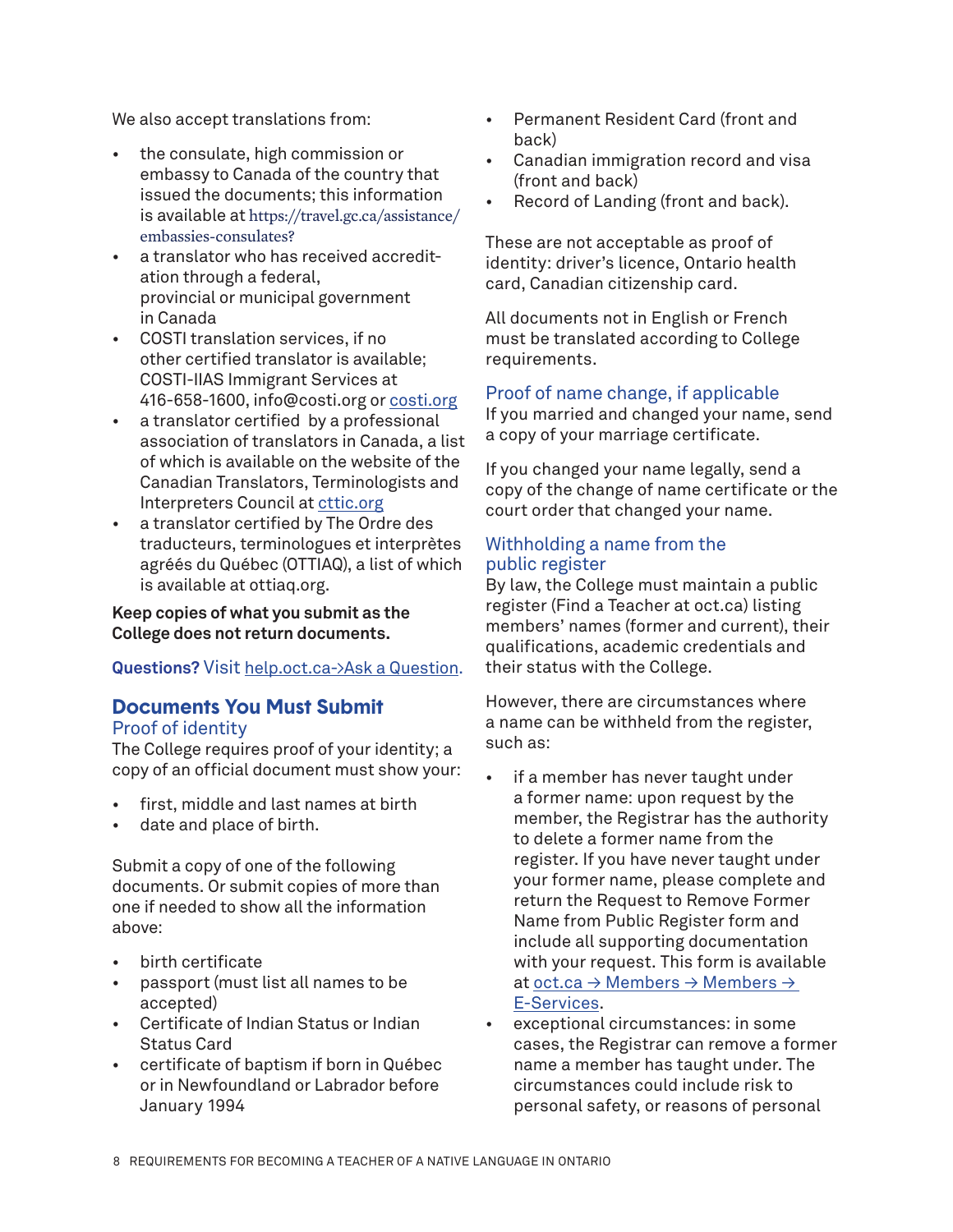dignity, such as gender identification or gender expression

If this applies to you, please provide a signed letter detailing the name(s) you would like withheld, the reasons why and your College application number. Additional supporting documentation may be required.

#### Canadian criminal record check

You must submit an original, signed, Canadian criminal record check report.

The report must not be older than six months from the date the College receives it. The report must include your current and past full names. These will have to match your proof-of-identity documents.

The report must indicate that a search was done on all of your names (including first, middle, last and any former last name) using the Canadian Police Information Centre (CPIC) database. A vulnerable sector check is not required for registration with the College (but will be accepted).

You can obtain a criminal record check report from a local, regional or national police service.

If you are applying from outside of Canada, you can obtain a criminal record check by contacting the Royal Canadian Mounted Police (RCMP) at [rcmp-grc.gc.ca](http://www.rcmp-grc.gc.ca).

Having a positive declaration and/or information obtained from a criminal record check will delay the processing of your application.

Having a criminal record does not mean you are automatically ineligible for certification. If there is something on your criminal record, your application will not proceed until the College receives an explanation from you that details all the dates, circumstances and outcomes of the events. The College assesses each report individually.

Check the date on your criminal record check. The College must receive it within six months of the issue date.

## Teaching certificates from other jurisdictions, if applicable

If you completed a teacher education program outside Ontario and/or were licensed in another jurisdiction, you must submit a copy of your teaching certificate, principal's certificate, or other document that confirms you were authorized to teach. This applies even if you did not teach there.

If you were authorized to teach in more than one jurisdiction, you must provide copies of the authorizations issued by each jurisdiction.

The College knows many countries do not issue these certificates. Many applicants can meet this requirement by sending a copy of their teacher education degree or diploma scroll to the College. For more information, see oct.ca  $\rightarrow$  Becoming [a Teacher → Internationally Educated](http://www.oct.ca/becoming-a-teacher/internationally-educated-teachers/country-info)  Teachers  $\rightarrow$  Country Specific Information.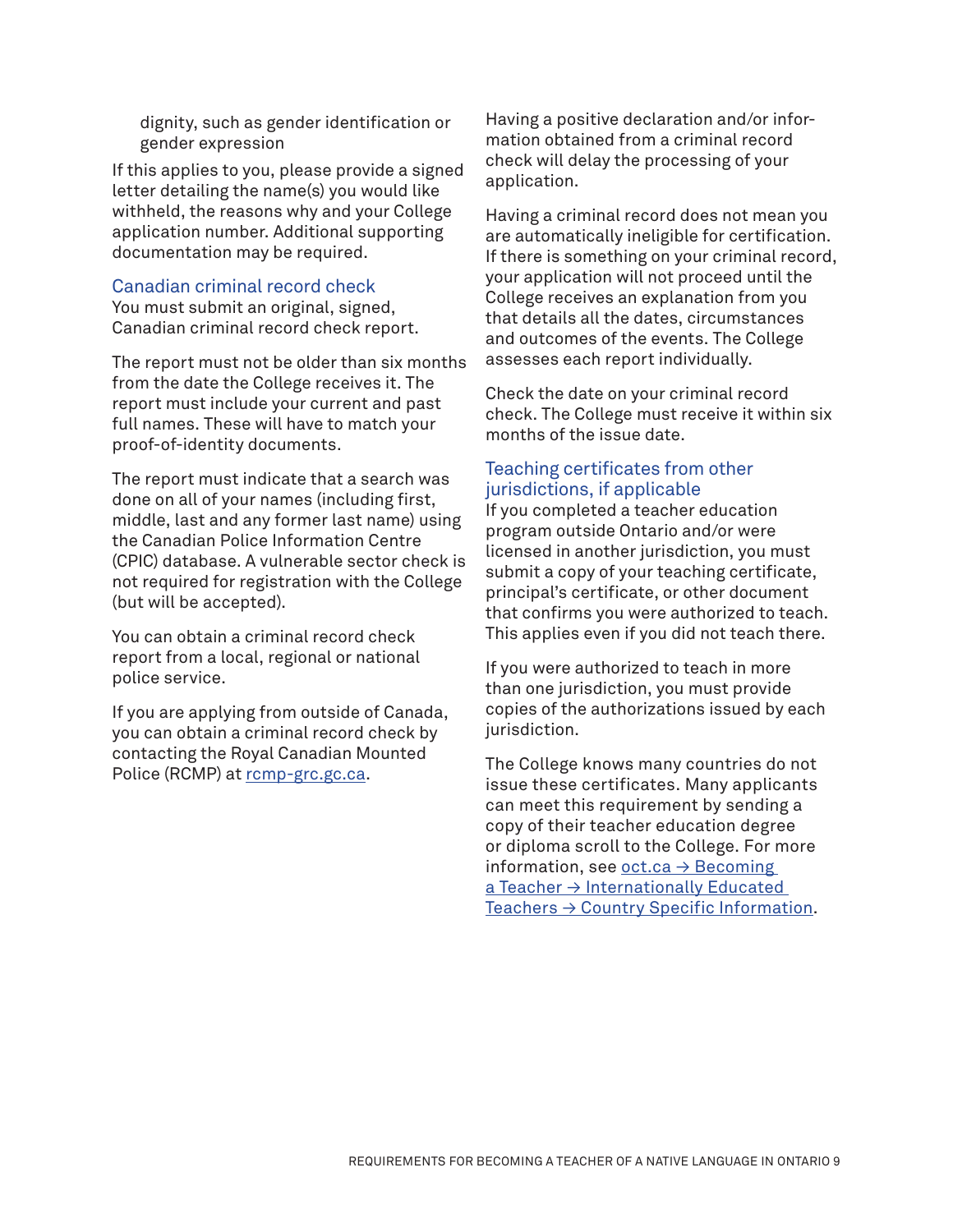## **Documents an Institution Must Submit for You**

Some documents must be submitted by institutions directly to the College on your behalf, such as transcripts. Please visit oct.ca  $\rightarrow$  Becoming a Teacher  $\rightarrow$ [Internationally Educated Teachers → Country](http://www.oct.ca/becoming-a-teacher/internationally-educated-teachers/country-info) [Specific Infor](http://www.oct.ca/becoming-a-teacher/internationally-educated-teachers/country-info)mation for more detailed information about your document requirements.

#### **The College cannot accept these documents from you even if they are in a sealed envelope.**

If you are certified in another Canadian jurisdiction, and you are unable to provide official documents, the College will accept a certified true copy from your provincial or territorial ministry of education or college of teachers.

Any certified copy submitted must be a copy of an original document sent directly from a granting institution to the provincial or territorial ministry of education or college of teachers.

If the documents are not in English or French, ask the institution to include an English or French covering letter that includes your full name as it appears on your College application and your College application number. When we receive the document, we will send a copy to you so that you can arrange for translation. See "Translation requirements".

If you have difficulty obtaining a document, you may be able to submit an alternative. Check the College website at [oct-](https://www.oct-oeeo.ca/alt_docs)oeeo.ca/alt\_docs.

## **Transcripts**

If you completed your education in Ontario, you may be able to order transcripts from the Ontario Universities' Application Centre (OUAC) by clicking on the OUAC Transcripts link in your online College application.

Or check with the registrar's office at the institution where you completed your education to find out how to order your transcript.

Transcripts issued to students and submitted to the College in a sealed, unopened envelope are not acceptable and will not be returned.

You may find it useful to review the information the College has gathered about academic documents from the country where you completed your education. For more information, see oct.ca  $\rightarrow$  Becoming a [Teacher → Internat](http://www.oct.ca/becoming-a-teacher/internationally-educated-teachers/country-info)ionally Educated Teachers → Country Specific Information.

If some of your credits came from a different institution, you may have to get a transcript from that institution as well.

**In addition to your transcript, the College may ask you for a copy of the degree, diploma or certificate you received.** 

**The College cannot waive the requirement for any document.**

Teacher education program transcript Please review the general transcript requirements above, in addition to the information below.

The transcript must:

- have the institution's seal
- show the name of the degree or credential
- show the date it was granted
- be signed by the registrar or equivalent official
- show the length of practicum in hours, days or weeks
- show the hours or credits of study you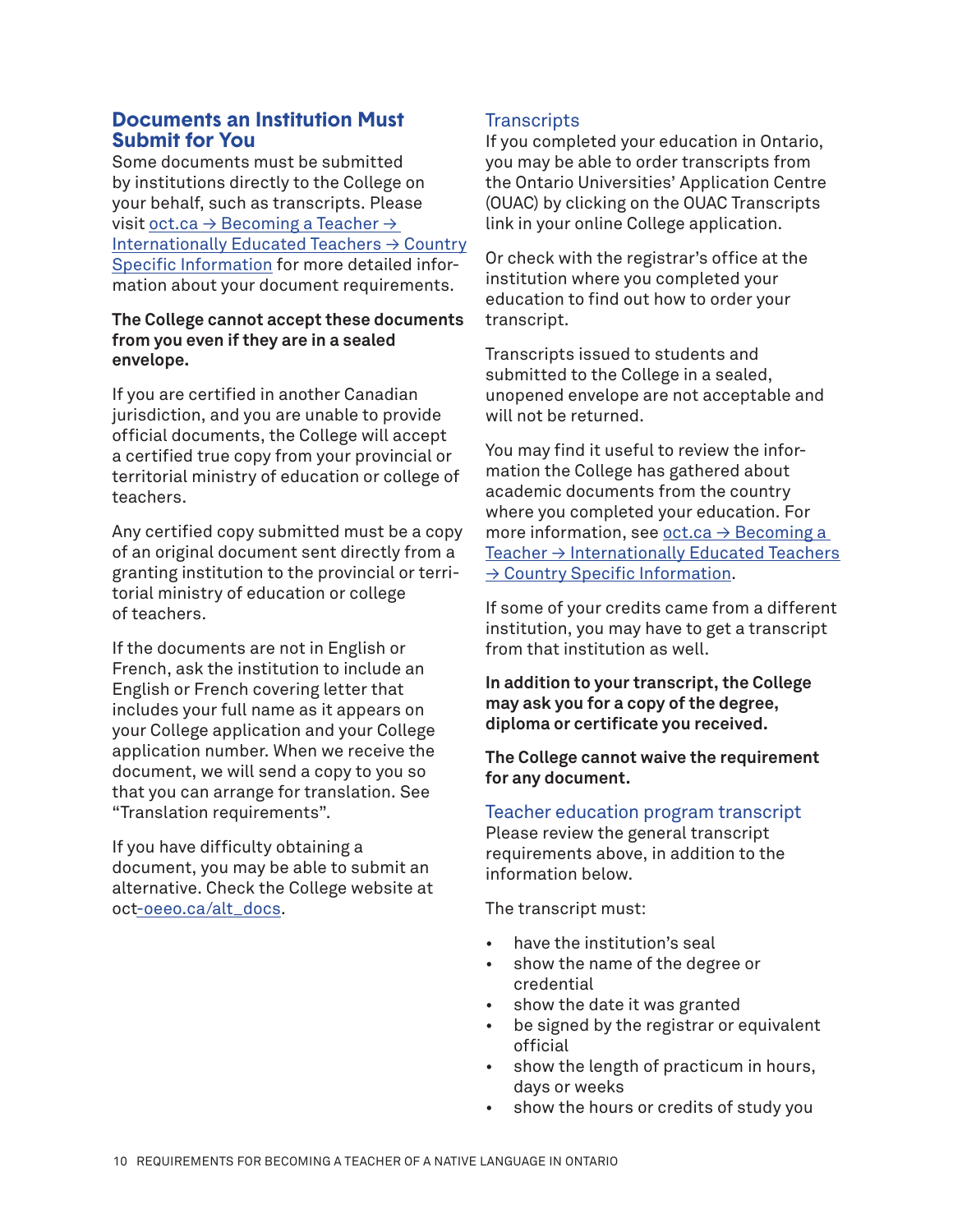completed for each course according to each term or year of study

show the specific subjects for which you completed courses in teaching methods.

The information listed on an academic transcript can vary, depending on the jurisdiction. If your transcript does not contain all of the above information, please arrange for the institution to send a verification letter containing the additional information.

This letter must have the institution's seal and the signature of the registrar or equivalent official.

If your teacher education program was outside Canada or the US, sending a copy of your course descriptions — regardless of jurisdiction — can be helpful.

All documents not in English or French must be translated. See guidelines for translation requirements and accredited translators.

**Transcripts and verification letters must come directly from the institution to the College. The College cannot accept them from you, even in an unopened, sealed envelope.** 

#### Teacher education program transcript — multi-session program

Please see the general transcript information on page 10 in addition to the information below.

If you have completed the first session of a multi-session program in Ontario or another Canadian jurisdiction, you must arrange to have your partial teacher education transcript sent to the College. Contact the institution where you completed your first session of a multi-session program and ask them to send a transcript to the College.

The transcript must show you have completed 10 days of supervised practiced teaching and 12 postsecondary credits — or their equivalent — and must:

- have the institution's seal
- show the date the credits were

completed and the hours or credits for each course

be signed by the registrar or equivalent official.

Note: the minimum practicum requirement applies to teacher education programs that began on or after September 1, 2015.

When you have completed the rest of your program, contact the institution where you completed the program and ask them to send a transcript to the College.

The transcript must:

- have the institution's seal
- show the name of the degree or credential
- show the date it was granted
- be signed by the registrar or equivalent official
- show the length of practicum in hours, days or weeks
- show the hours or credits of study you completed for each course according to each term or year of study
- show the specific subjects for which you completed courses in teaching methods.

#### Postsecondary studies transcript, if applicable

Please see the general transcript requirements on page 10 in addition to the information below.

Your transcript must:

- have the institution's seal
- show the name of the degree or credential
- show the date it was granted
- be signed by the registrar or equivalent official
- show the hours or credits of study you completed for each course according to each term or year of study.

If this information is not included on your transcript, ask the institution to also send the College a letter with the institution's seal and the signature of the registrar or equivalent official verifying the additional information.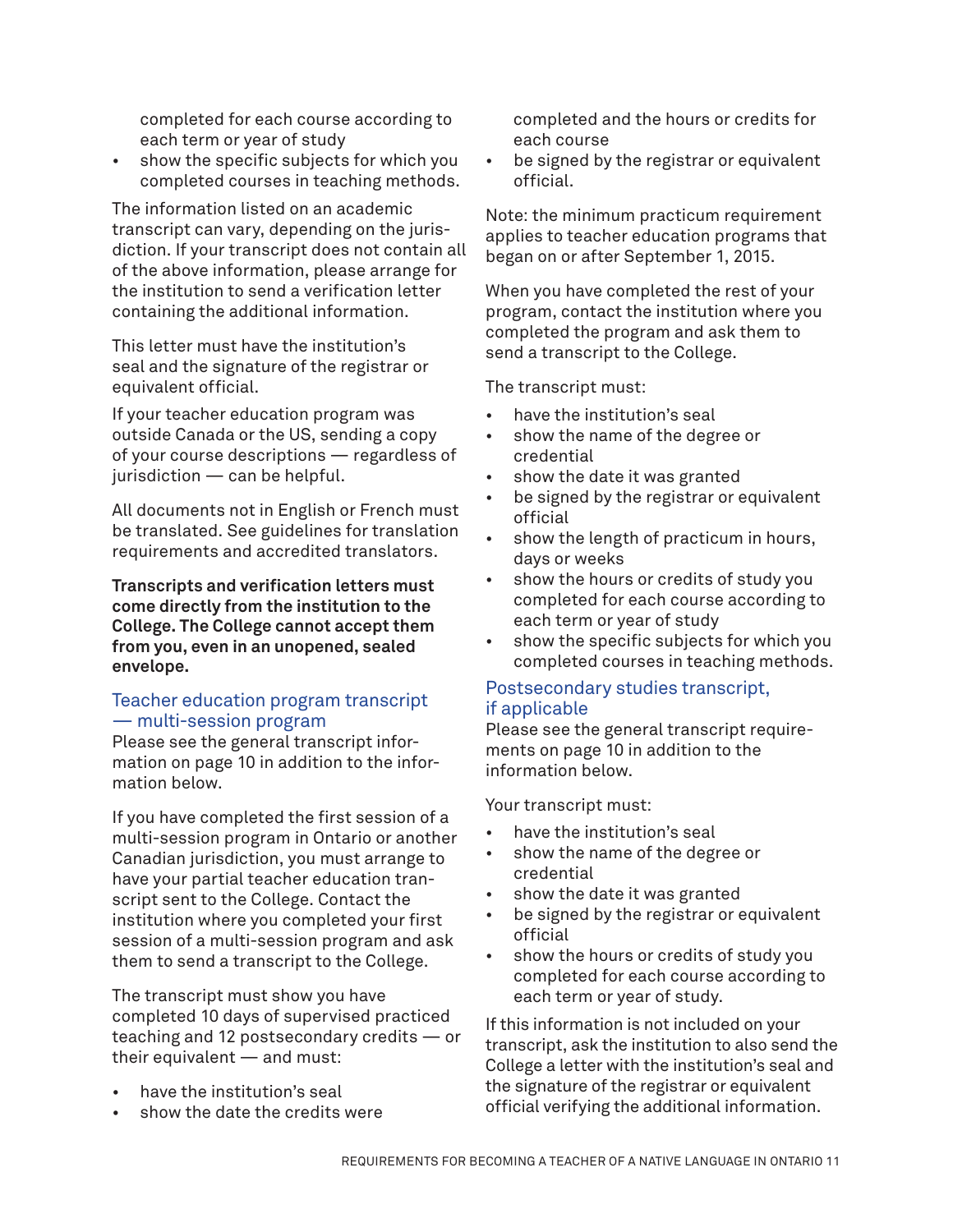Transcripts and verification letters must come directly from the institution to the College. The College cannot accept them from you, even in an unopened, sealed envelope. **Questions?** Visit [help.oct.ca->Ask a](https://help.oct.ca/hc/en-us/requests/new) 

[Question](https://help.oct.ca/hc/en-us/requests/new).

#### Statement of Professional Standing

The College requires a Statement of Professional Standing from each jurisdiction outside Ontario where you have been authorized to teach or to be a principal. This statement provides the College with a reference for your past professional practice and confirms your professional education program led to a licence to teach in the jurisdiction.

The statement must not be older than one year from the date the College receives it. The licensing authority (most likely an education ministry) must send it directly to the College. The statement must verify whether your certificate has ever been suspended, cancelled or revoked.

The College requires a Statement of Professional Standing from the jurisdiction where you completed your teacher education program even if you never taught in that jurisdiction.

The Statement of Professional Standing must come directly from the institution to the College. The College cannot accept it from you, even in an unopened, sealed envelope.

All documents not in English or French must be translated. See page 7 for translation requirements and accredited translators.

#### Educated Outside Ontario?

Licensed to teach in another jurisdiction? Check oct.ca  $\rightarrow$  Becoming a Teacher  $\rightarrow$ [Internationally-Educated Teachers→](http://www.oct.ca/becoming-a-teacher/internationally-educated-teachers/country-info?sc_lang=en&) [Country Specific Info](http://www.oct.ca/becoming-a-teacher/internationally-educated-teachers/country-info?sc_lang=en&)rmation.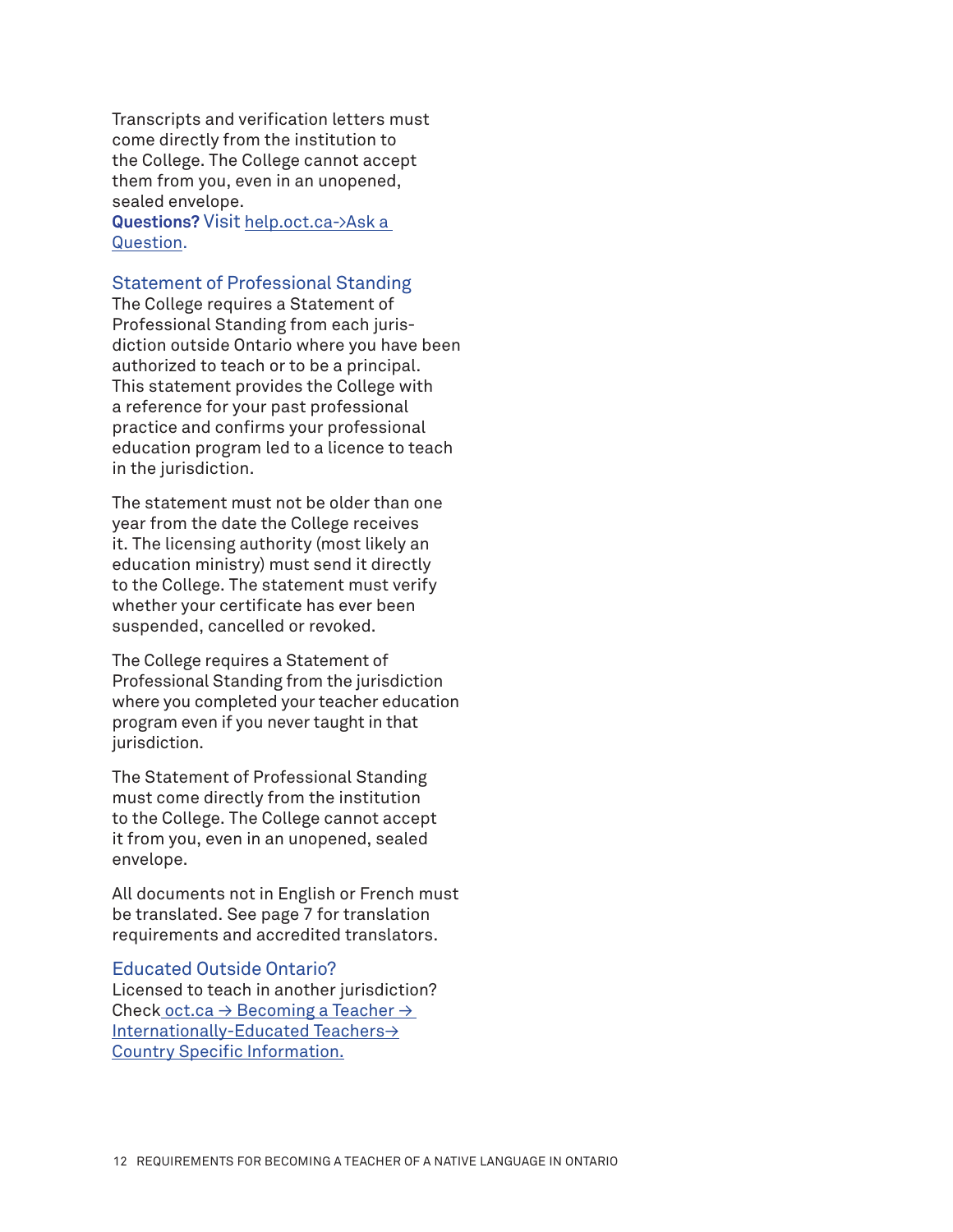# Applying to the College

You may begin and complete the application process even if you reside outside of Canada

You can begin your application at any time, even if you are about to begin or are currently enrolled in a teacher education program.

You will be required to provide several documents. Some must be submitted on your behalf. To prevent delays, you should request documents, particularly from international institutions, at the beginning of your application process.

The College is unable to assess your application and render a decision until all required documents have been received and deemed acceptable. Any missing or incomplete documents will delay the processing of your application and rendering of a certification decision. Once you submit your appli- cation, it will remain open for two years.

#### How to Apply

To begin an online application, go to oct.ca → [Becoming a Teacher →](https://apps.oct.ca/OLR/Template.aspx?action=rege) Applying → [Apply now.](https://apps.oct.ca/OLR/Template.aspx?action=rege)

You must submit a registration fee and your annual membership fee with your application. If you completed a teacher education program outside Ontario and are not certified to teach elsewhere in Canada, you must also pay an evaluation fee.

Approximately 10 to 15 business days after your payment has been processed, we will provide you with a complete list of documents you need to submit or have sent on your behalf to the College by posting on your online Document Status page. This process may take longer at times.

Please allow 10 to 15 business days to update your page after we receive a document. At times it can take longer. When submitting documents to the College, it is important to follow the requirements set out on pages 7 to 12 of this guide to avoid delays.

For example, if a transcript is not received directly from the institution it will not be accepted.

Once the College has received all your required documents — including the documents submitted on your behalf — we will make best efforts to advise you within 120 days whether you are eligible for certification. Generally this process takes less time.

You may incur additional costs associated with the College application process, including expenses related to translation, language proficiency tests, criminal record checks or obtaining transcripts or other documents. You are responsible for payment of these fees.

#### Methods of Payment

You can pay your fees by:

- going through the online application system with your debit or credit card.
- using a web banking/telephone banking system, by adding the Ontario College of Teachers as a payee to your bill payment listing with your financial institution with the seven digit online payment number provided in step seven of the online application.
- cheque or money order, payable to the Ontario College of Teachers. Please include your application number with your payment and mail it to:

Ontario College of Teachers 101 Bloor Street West, Attn: Finance Unit Toronto ON M5S 0A1.

We do not accept post-dated cheques. Fees are non-refundable and include applicable HST.